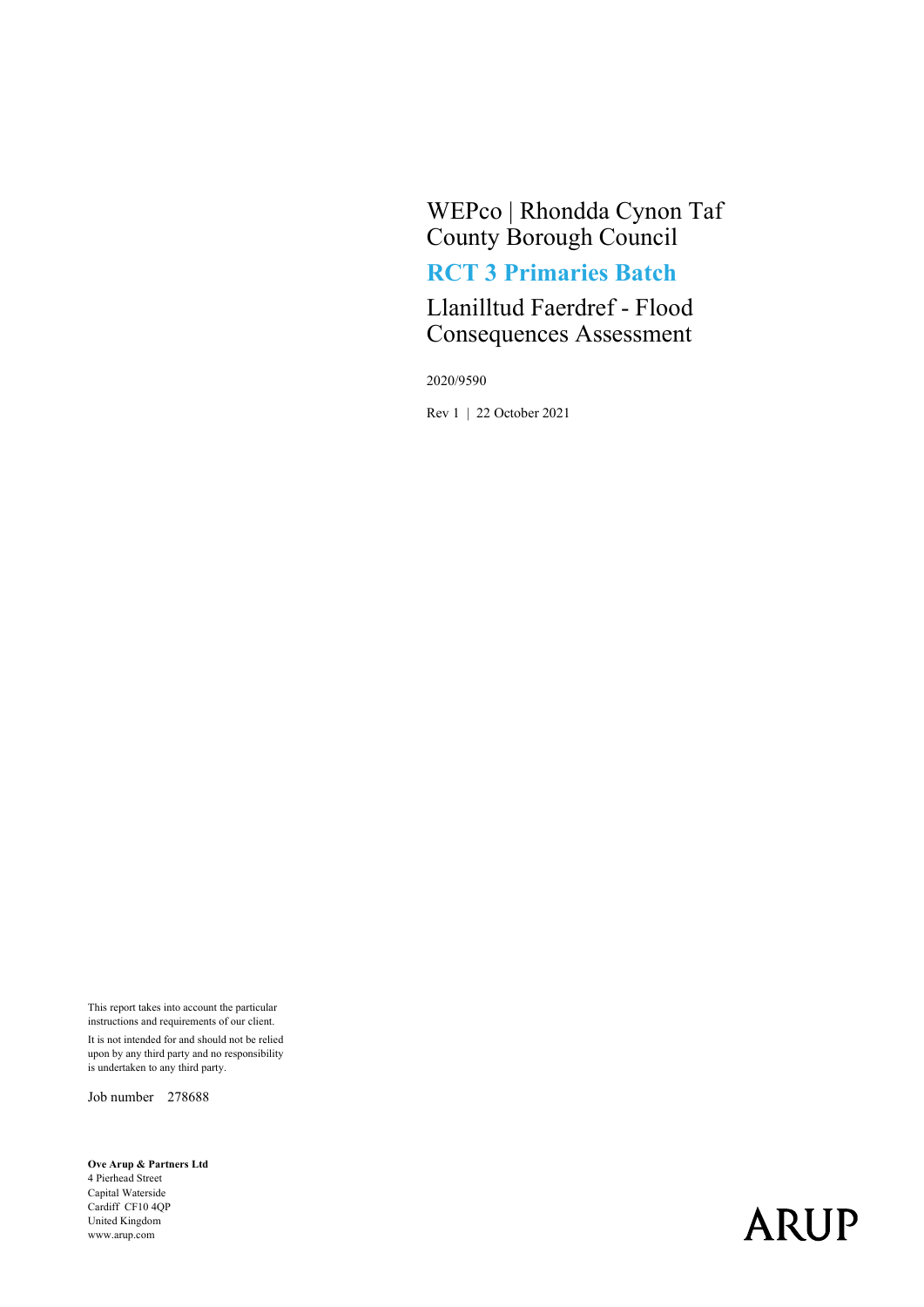## **Contents**

|   |                                     |                                                                 | Page   |
|---|-------------------------------------|-----------------------------------------------------------------|--------|
| 1 |                                     | <b>Introduction</b>                                             | 1      |
| 2 | <b>Existing Site</b>                |                                                                 | 1      |
|   | 2.1                                 | TAN15 Development Advice Map                                    | 2      |
|   | 2.2                                 | Groundwater                                                     | 5      |
| 3 | <b>Proposed Development</b>         |                                                                 | 5      |
|   | 3.1                                 | Vulnerability Classification                                    | 6      |
| 4 |                                     | <b>Justification of Development</b>                             | 6      |
| 5 | <b>Flood Consequence Assessment</b> |                                                                 | 7      |
|   | 5.1                                 | Surface Water and Small Watercourse Flooding Risk<br>Management | $\tau$ |
|   | 5.2                                 | Impact of Flood Risk                                            | 8      |
|   | 5.3                                 | Groundwater                                                     | 10     |
| 6 |                                     | <b>Access and Egress</b>                                        |        |
| 7 |                                     | <b>Summary of technical requirements</b>                        |        |
| 8 |                                     | <b>Conclusions</b>                                              |        |

#### Figures

No table of figures entries found.

Appendices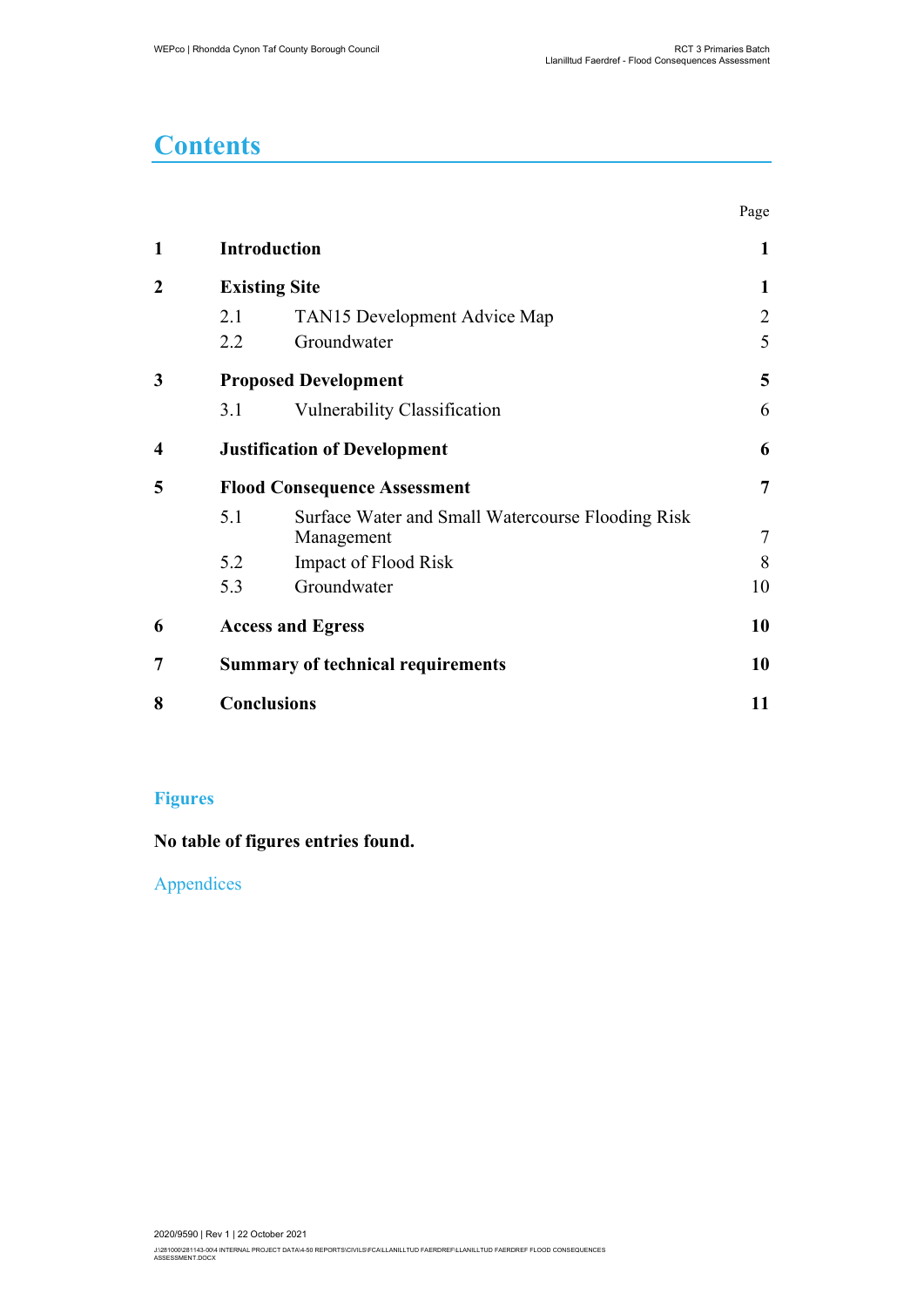# **Introduction**

The Client is promoting the re-development of an existing primary school site located in Llanilltud Faerdref, Rhondda Cynon Taf. The site is currently an operational school and the proposal is to construct a new single school building with associated car parking and Multiple Use Games Area (MUGA). The existing school building and associated features, including the asphalt playground, will undergo a phased demolition.

Ove Arup & Partners Ltd. (Arup) has been commissioned to prepare and submit a planning application for the proposed new school development. This Flood Consequences Assessment (FCA) has been prepared in support of the planning application and has been undertaken in accordance with Technical Advice Note (TAN) 15 Development and Flood Risk 2021.

# **Existing Site**

Llanilltud Faerdref Primary School is currently an operational primary school located in Rhondda Cynon Taf, South Wales.

The site is approximately 1.22 Ha in area and located within Church Village (centred around OS grid reference 308661,186028), approximately 2km west of Treforest Industrial Estate.

The site is bounded to the east by Central Park Lane and public car park, and beyond this residential housing. To the south is an all-weather sports pitch and to the west, a grassed rugby sports field.

An existing woodland is located on the northern side of the site and this runs beyond the site boundary. Within the woodland is an existing watercourse, Nant yr Aran, located just outside the north eastern boundary. This runs in an easterly direction and enters a culvert before continuing east. The diameter, invert level, material and condition of the culvert is unknown.

The vehicular access to the site is to the south western corner. This runs alongside the all-weather sports pitch, a building and car park before connecting to St.Illtyds Road. There is a gated access to the playing field in the north eastern corner of the site on to Central Park Lane that leads to Main Road via the Llantwit Fardre Sports Club access road.

A site location plan is shown in Appendix A.

There is one main existing school building with associated asphalt car park that spans the length of the north western boundary and covers approximately half of the site. The remaining south eastern side of the site is predominately grassed playing field.

In general, the site slopes from south west to north east towards the woodland. The existing asphalt playground north of the school building is sloped at 1:18, the grassed playing field 1:60 and a 1m tall 1:4 slope from the playground and building down to the playing field separates the land uses. Across the grassed area on the eastern boundary and the hard paved playground north of the building, the slope is gradual and consistent however becomes steeper nearer to the woodland.

J:\281000\281143-00\4 INTERNAL PROJECT DATA\4-50 REPORTS\CIVILS\FCA\LLANILLTUD FAERDREF\LLANILLTUD FAERDREF FLOOD CONSEQUENCES<br>ASSESSMENT.DOCX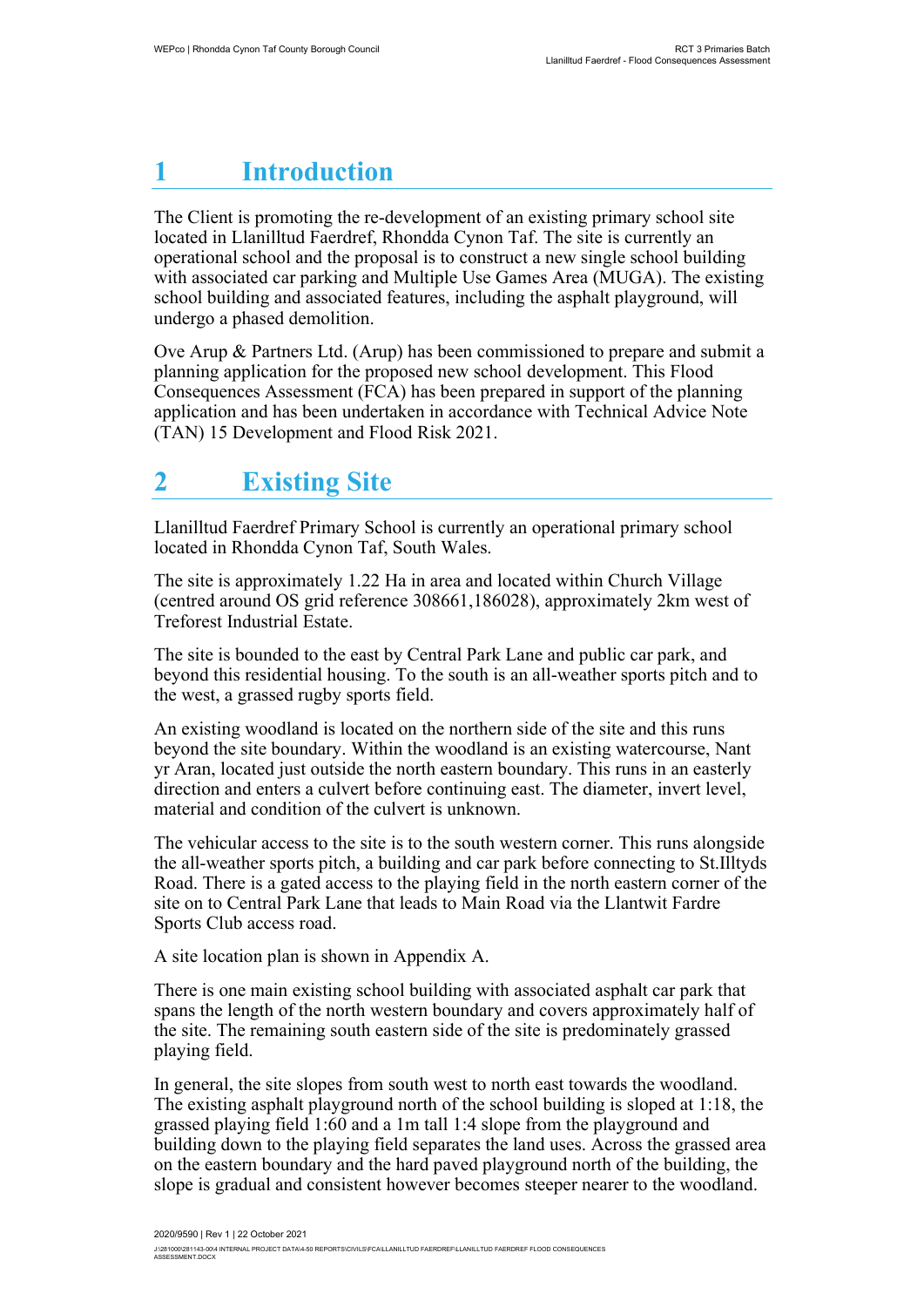The elevation ranges from approximately 107mOD near the western corner to 101m OD in the eastern corner.

The existing contours taken from topographical survey are included in Appendix A.

### 2.1 TAN15 Development Advice Map

The TAN15 Development Advice Map (DAM) for Church Village covering the Llanilltud Faerdref school is included in Appendix B. There are no recorded Flood Extents or Flood Risk from Reservoirs.

#### 2.1.1 River and Sea Flooding

Figure 1 shows the River and Sea Flood zones near to the site. The map indicates that the site is outside of the River and Sea Flood Zone 2 or 3.



Figure 1: River and Sea flooding

The Site is defined as Flood Zone 1 therefore there is less than 1 in 1000 (0.1%) (plus climate change) chance of flooding in a given year. The development advice imposes no constraints relating to flooding from rivers or the sea, other than to avoid increasing risk elsewhere.

Access to and from the site is also in Flood Zone 1 and not impeded by river or sea flooding.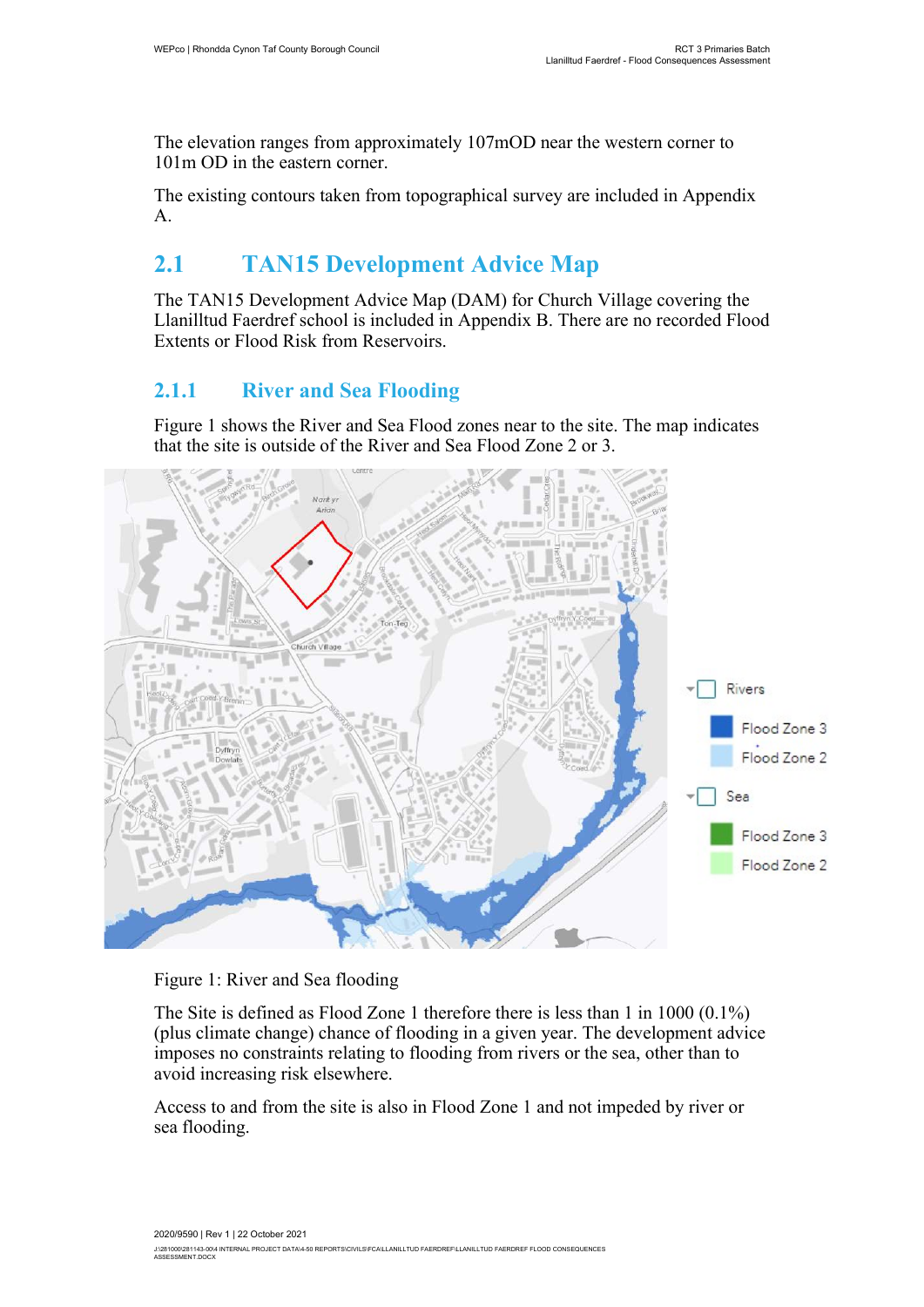#### 2.1.2 Surface Water Flooding and Small Watercourses

The surface water flooding and small watercourse Flood Zones taken from the TAN15 maps are shown in Figure 2 and Figure 3



Figure 3: Surface water and small watercourse flooding

The majority of the site is in Flood Zone 1 however within the site boundary, there is an area of Flood Zone 2 identified west of the existing school building and both Flood Zone 2 and 3 areas are located within the north east boundary and these are associated with the Nant yr Aran small watercourse flooding.

The definition of surface water and small watercourse flood zones are as follows:

• Flood Zone 1 - Less than 1 in 1000  $(0.1\%)$  (plus climate change) chance of flooding in a given year.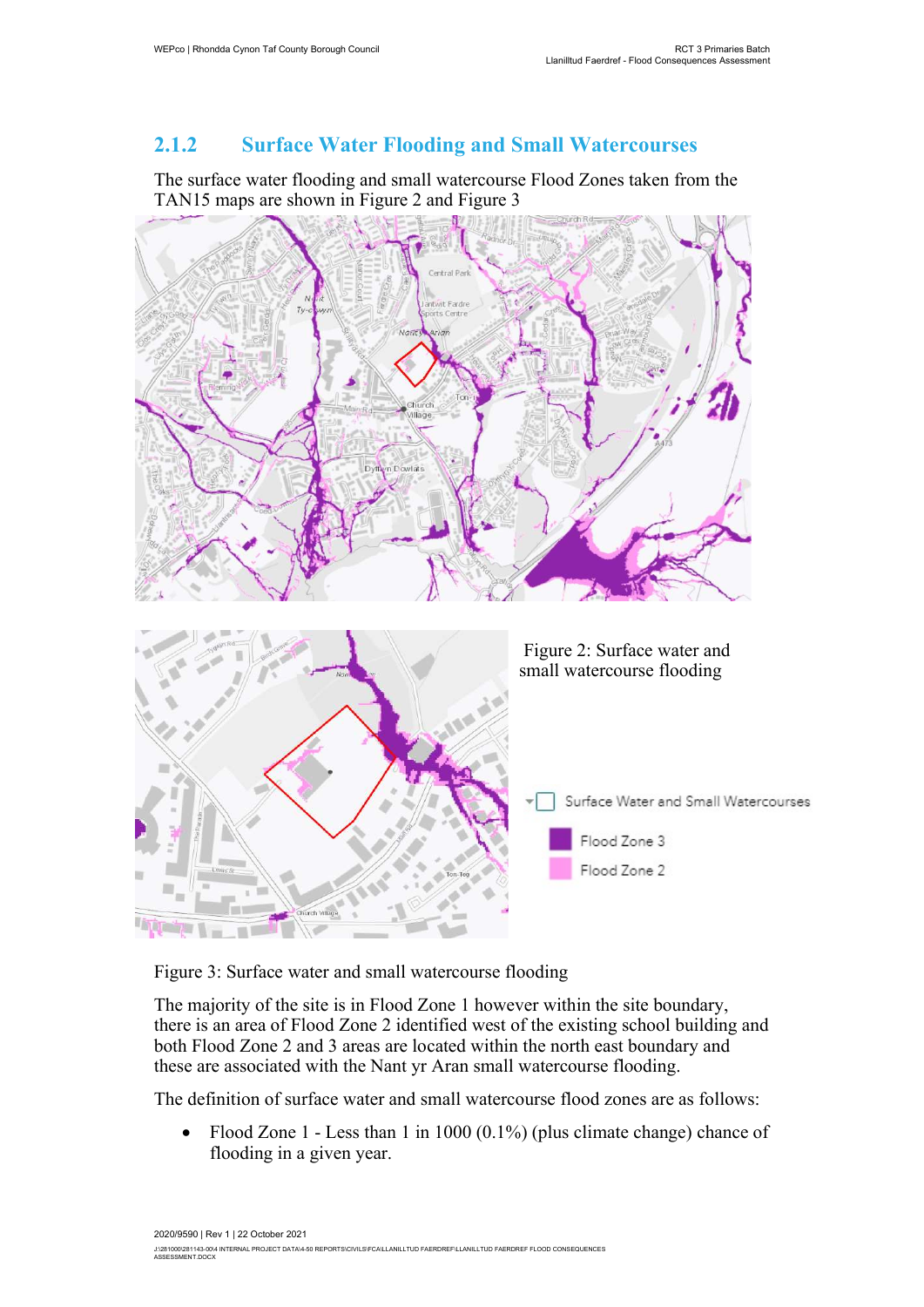- Flood Zone  $2 -$  Less than 1 in 100 (1%) but greater than 1 in 1000 (0.1%) chance of flooding in a given year, including climate change.
- Flood Zone  $3 A$  greater than 1 in 100 (1%) chance of flooding in a given year, including climate change.

Figure 4 shows the Flood zones overlaid on to the existing site contours. This is also shown in Appendix B.



Figure 4 – surface water and small watercourse flooding extents

The Flood Zone 2 flooding west of the existing school building implies that the existing school building is theoretically obstructing the natural overland flow path to the Nant yr Aran from the western portion of the site. It should be noted that a non intrusive utility survey has been undertaken of the site and shows that there is a linear drainage channel located adjacent to the building in this area which connects to a piped storm network (Appendix A). The maintenance regime and effectiveness of this channel is unknown however if the channel fails or is not operational, the 3D spot levels imply flooding is likely to occur west of the building in the playground.

Just north of the building, the topographical survey indicates there are local low spots in the asphalt playground. There are gullies located in parts of the playground however these are infrequently spaced therefore it is likely that

2020/9590 | Rev 1 | 22 October 2021 J:\281000\281143-00\4 INTERNAL PROJECT DATA\4-50 REPORTS\CIVILS\FCA\LLANILLTUD FAERDREF\LLANILLTUD FAERDREF FLOOD CONSEQUENCES<br>ASSESSMENT.DOCX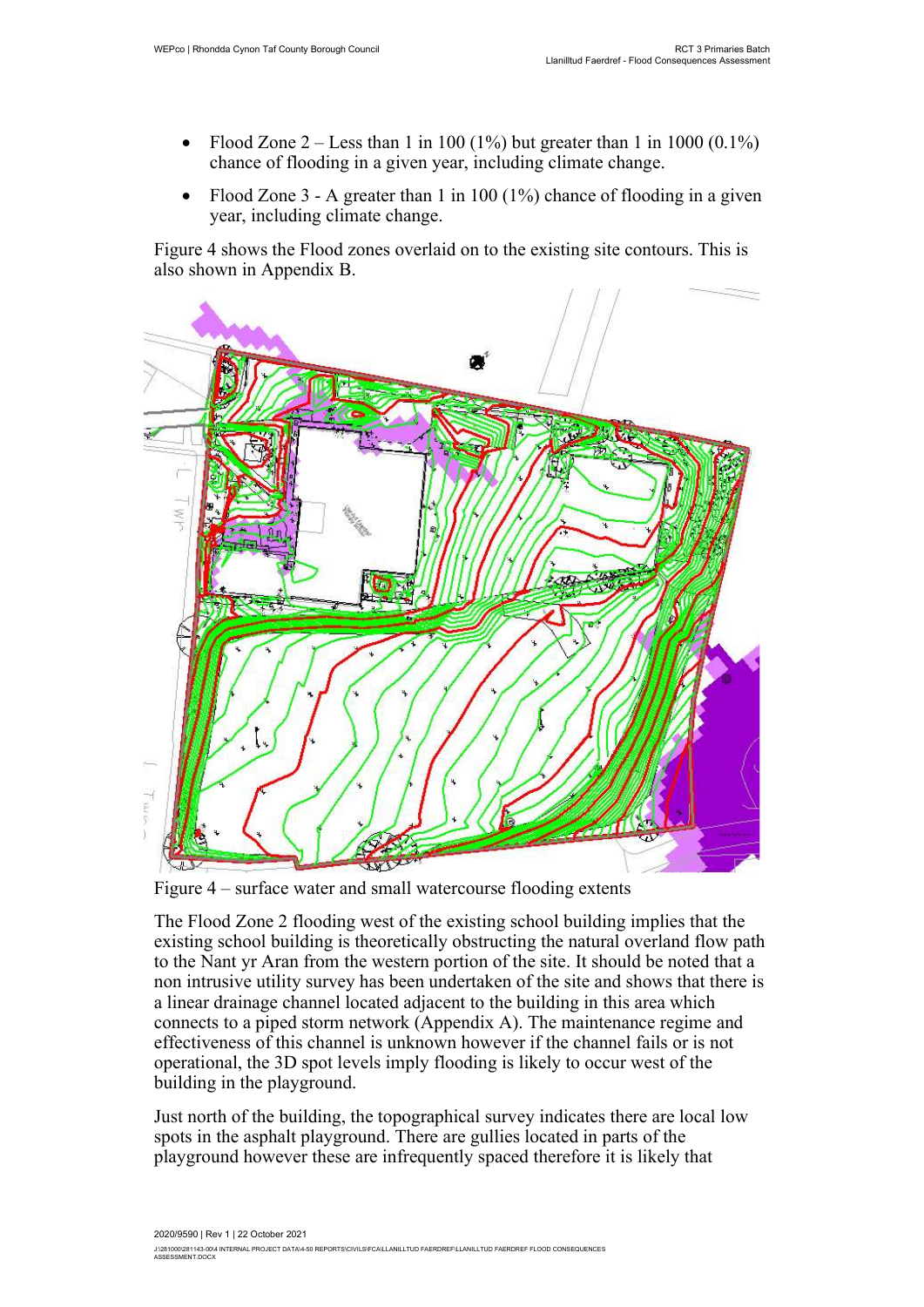localised flooding may occur that corresponds to the Flood Zone 2 area north of the building.

Figure 4 shows that the existing playing field at the eastern tip of the site slopes from 103mAOD down to 101.15mAOD and then continues to fall at a shallower gradient towards the watercourse. This shallower gradient section, which partially extends along the north eastern boundary corresponds to the Flood Zone 2 and 3 areas of small watercourse flooding. It is however unclear why a short section of Flood Zone 2 extends beyond this flatter plateau as there is no clear path in the landscape for the flood water to follow and does not correlate to the site contours.

#### 2.2 Groundwater

A Phase 2 Geo-Environmental Desk Study Report was produced in June 2021 by HSP Consulting Engineers for the Llanilltud Faerdref Primary School site.

The British Geological Survey superficial mapping indicates Diamicton Till beneath the site and the BGS bedrock mapping indicates the site is underlain by the Hughes Member of the Carboniferous Period. The Hughes member is described as having permeable layers capable of supporting water supplies at a local rather than strategic scale.

7 windowless sampling boreholes (4.15m maximum depth), 1 cable percussive borehole (maximum depth 5.30m) and 5 rotary open hole boreholes (maximum depth 30m) have been undertaken, targeting the proposed school building location.

Groundwater strikes were encountered in two windowless borehole sampling sites at 1.80m begl and 2.50m begl. Groundwater strikes were encountered in 3 rotary open hole boreholes between 4.10 and 13.50m begl. No further details were provided from the drillers logs regarding the water strikes.

Groundwater level monitoring has been undertaken within the monitoring installations. The standpipes installed within two installations were recorded as flooded at the time of the monitoring. One installation recorded a groundwater level of 1.3m begl. A further three groundwater level monitoring visits will be undertaken. At this stage HSP consider that the recorded entries are trapped meteoric water which may have seeped into the borehole rather than a reflection of true groundwater levels.

# 3 Proposed Development

To provide the appropriate school facilities, the proposed site will contain a single school building, 2 number MUGA pitches, car parking and a mixture of impermeable and grassed landscaping

The illustrative site layout of the school development is included in Appendix C.

The proposed building and associated hard landscaping works are generally located on the eastern portion of the development on the existing playing field. The MUGA and car parking are located over the existing school building and can

J:\281000\281143-00\4 INTERNAL PROJECT DATA\4-50 REPORTS\CIVILS\FCA\LLANILLTUD FAERDREF\LLANILLTUD FAERDREF FLOOD CONSEQUENCES<br>ASSESSMENT.DOCX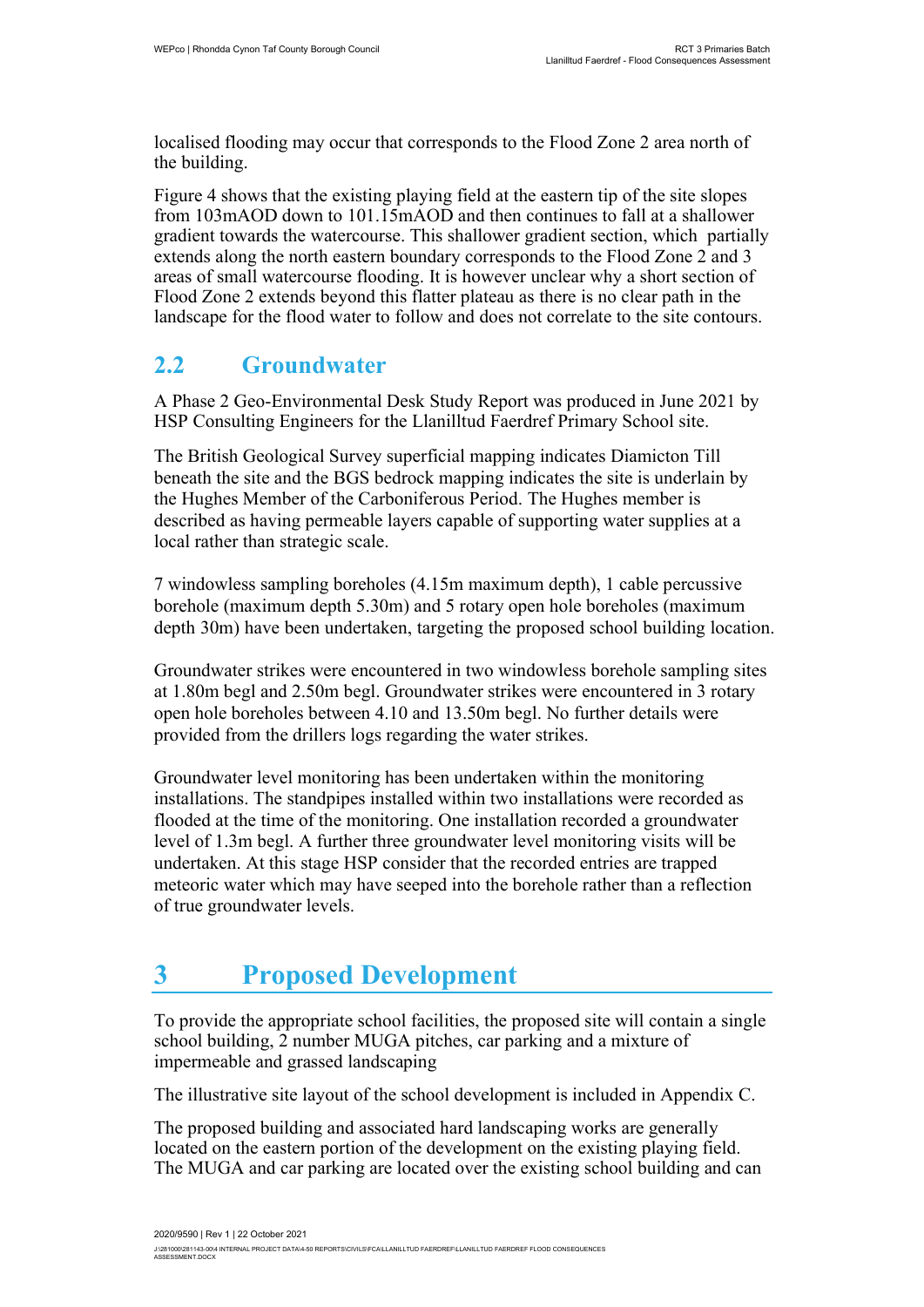be constructed following the existing building demolition. The existing school playground north of the existing building is to be removed and replaced with grassed landscaping.

The existing vehicular site entrance is to be retained as will the gated access to the existing playing field. Generally, the existing utilities run along the site entrance and serve the building from that direction. A new dedicated pedestrian access in the centre of the southern site boundary will be provided.

Reprofiling will be required to provide a suitable platform for the new building footprint which is set at 105mAOD FFL. 105mAOD has been used to enable a reasonable gradient to rise from the building and connect at the pedestrian entrance located just south west of the building on the red line boundary.

All proposed slopes are in the general direction of the Nant yr Aran to retain the existing catchment flow paths. The proposed finished levels are shown on drawing RH0301-ARP-ZZ-00-DR-C-00031 in Appendix D.

#### 3.1 Vulnerability Classification

Flood risk vulnerability classification for various types of development is given in Figure 3, Section 6 of TAN15 Development and Flood Risk. Developments are classified into the following three categories depending upon the ability of the occupants to decide on whether or not they wish to accept the risk to life and property associated with flooding:

- Highly Vulnerable Development;
- Less Vulnerable Development;
- Water compatible development

The proposed school development is classified as a Highly Vulnerable Development however as per paragraph 6.6 of Section 6, it may not be appropriate to classify the entire site as highly vulnerable.

It is recommended that the school building and necessary infrastructure for the school to function is classed highly vulnerable, including the mechanical yard.

The associated hard landscaping (footways and playground), access road, site entrance, car parking, MUGA and playing fields may be classed as Less Vulnerable Development.

The flood impacts on the access road and site entrance in an emergency are discussed in Section 6.

## 4 Justification of Development

As stated in TAN15 Section 10, all types of development are acceptable in principle in Zone 1.

Regardless of whether parts of the site are classified as highly vulnerable or less vulnerable, as the site is Zone 1, the River and Sea flood frequency is sufficiently low to allow development.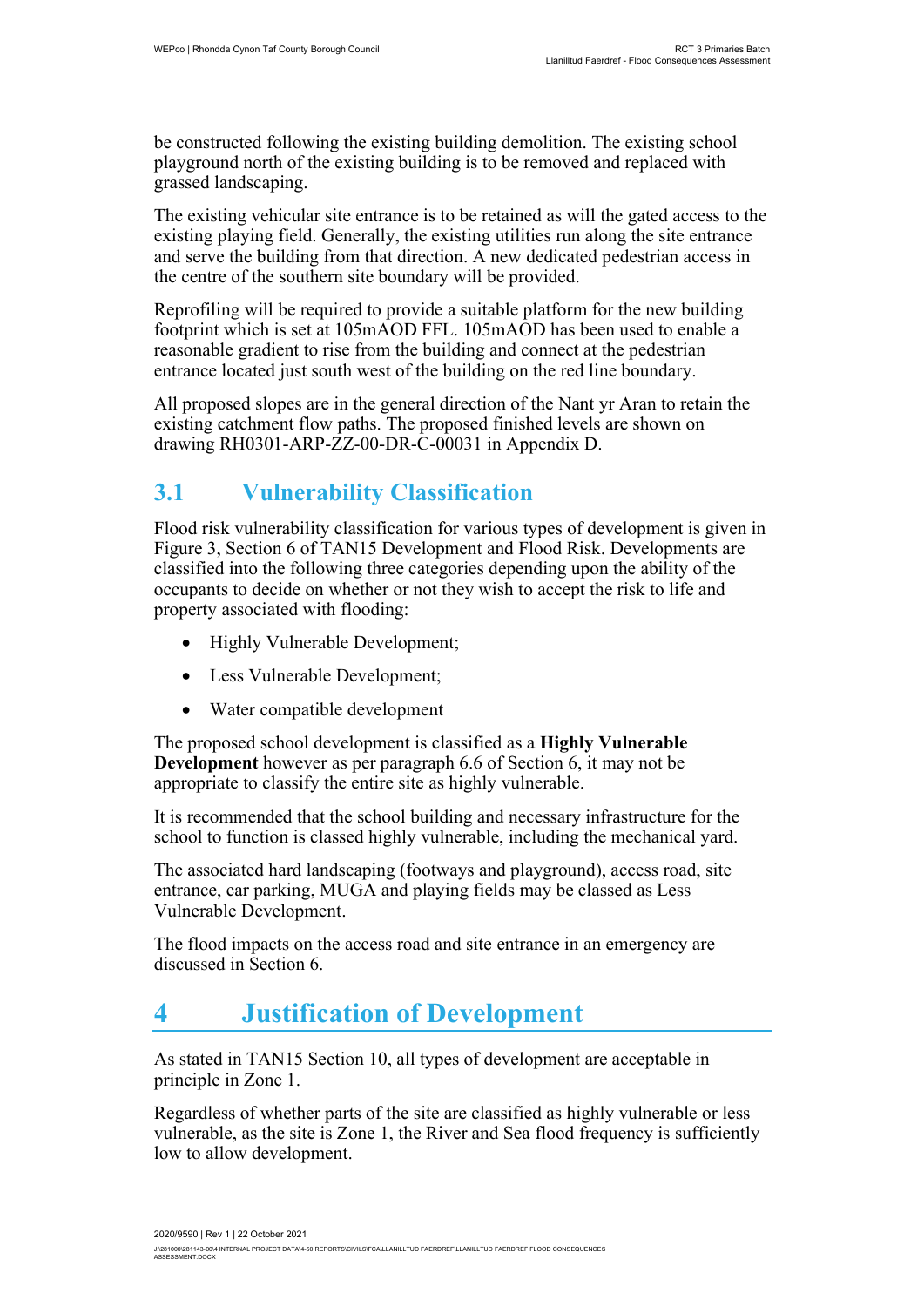As the site is in River and Sea Flood Zone 1, the site is suitable for a primary school.

### 5 Flood Consequence Assessment

As the site is within River and Sea Flood Zone 1, no assessment is made for this type of flooding. The assessment is only made for the surface water and small watercourse Flood Zones.

#### 5.1 Surface Water and Small Watercourse Flooding Risk Management

When developing the site masterplan, the surface water and small watercourse flood zones have been carefully considered. The site proposed 3D levels are shown in Appendix C.

In general, the site is being reprofiled and the proposed slope gradients and direction have been designed to manage storm water and convey it to a suitable receptor.

All built development has been located outside of the area indicated as Flood Zone 3 in the eastern corner of the site. The proposed land use in Flood Zone 3 is designated green landscaping and the proposal is to retain the existing ground levels in the Flood Zone. This also applies to the Flood Zones 2 areas associated with the Nant yr Aran on the north east site boundary. As the existing levels and surfacing are not changing, the existing flooding regime is not impacted.

It should also be noted that there is a risk that the culvert on the Nant yr Aran could become blocked. The diameter, invert level, material, condition and maintenance regime of the culvert are unknown therefore the likelihood of this occurrence is unknown. The Highly Vulnerable Development areas are situated approximately 2.5-3m above the small watercourse Flood Zone 3 area with no works within approximately 19m of the watercourse. It is therefore extremely unlikely a blockage will impact the Highly Vulnerable Development.

#### 5.1.1 Proposed surface water drainage strategy

The proposed drainage strategy and sustainable drainage solutions has been discussed and agreed in principle with the RCT SAB. A positive piped drainage network has been designed to collect surface water from the impermeable areas around the site and outfall into the Nant yr Aran at a controlled rate via the existing outfall point. The existing outfall point is shown on the existing utility plan in Appendix A. If the existing outfall point cannot be used due to levels or condition, a new outfall location into the Nant yr Aran has been shown in Appendix D.

Rainwater will be collected through gutters and downpipes on the building roof and where possible the storm water on the other hard standing areas will be directed into raingardens or onto the proposed green landscaped areas. Where this is not possible, linear drainage channels and permeable paving has been proposed.

The proposed surface water drainage network is shown in Appendix D.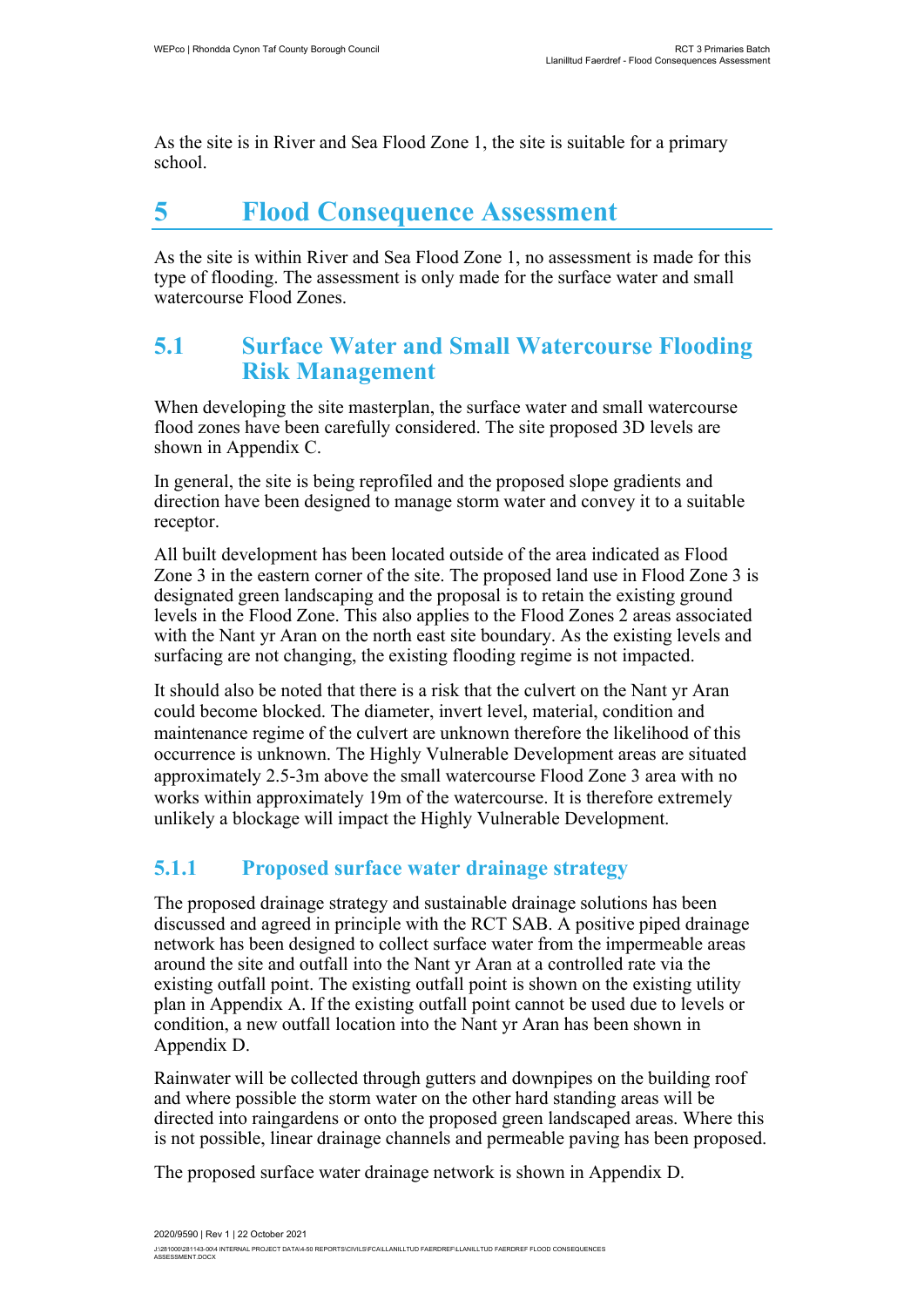The proposed slope has been designed to fall away from the building. At the building entrance a localised low point has been designed before the footpath rises to the site boundary. A linear drain has been proposed in this area to manage the storm water.

Where proposed low spots have been designed out of the scheme however where these are present e.g. against kerblines, suitable collection measures have been proposed to convey flow into the positive drainage system to avoid new areas of localised surface flooding.

In general, proposed surface levels have been designed to slope in the same direction as the existing catchment. Any flow landing on the grassed landscaped areas that does not infiltrate to ground will generally be directed towards the Nant yr Aran as per the existing regime.

#### 5.1.1.1 Managing the Flood Zone 2 north and west of the existing school building

The Flood Zone 2 area located north and west of the existing building is proposed to be redeveloped. The existing building is proposed to be demolished and the asphalt playground removed. In its place, a permeable asphalt MUGA, permeable block paved car parking bays with associated asphalt road, asphalt footway and green landscaping are proposed.

The permeable asphalt MUGA is designed to capture and attenuate storm water before outfalling into the new proposed piped drainage system. The block paving will also allow water to percolate through the pavement layers and outfall into the piped network. The asphalt road and footway and designed to slope towards either the block paving or MUGA or to a linear channel located against the kerbline which connects to the main drainage network. The landscaped areas have been sloped so that any rainfall that does not percolate into the ground will be directed to the permeable paving.

These proposed drainage measures will remove the flooding that may occur in Flood Zone 2.

#### 5.2 Impact of Flood Risk

The surface water Flood Zone 2 and 3 areas on site could act as uncontrolled flood storage in a flood event. By removing this uncontrolled flood storage with a positive storm drainage network, the flood risk could increase at the outfalling watercourse or on other areas of the site.

The storm drainage serving the hard impermeable areas and the permeable paving has been sized to cater for the storms up to the 1:100 year event, including 40% climate change. A detention basin in conjunction with a vortex control device will reduce the outflow into the Nant yr Aran to 70% of the existing 1:1 year brownfield flow rate produced by the existing impermeable catchment. The total discharge leaving the site and reaching the watercourse is reduced by 30% in the 1-year event and by up to 40% in the 100-year event (+ 40% climate change).

The area of the grassed playing field is  $1800m^2$  less than the existing greenfield and is sloped toward the Nant yr Aran. Assuming that the proposed grassed area behaves similarly to the existing green field (with similar infiltration and overland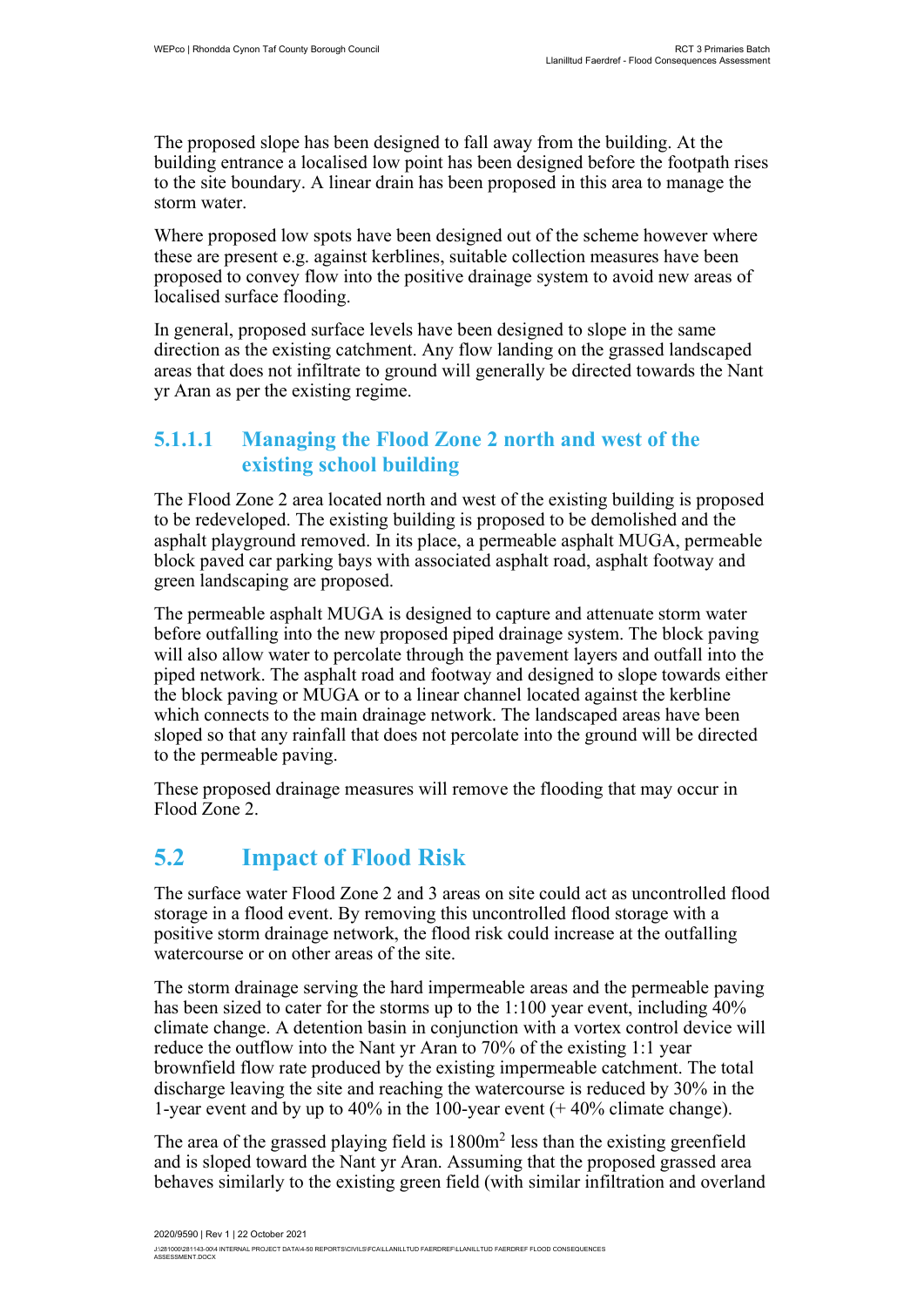flow characteristics), the volume of water reaching the Nant yr Aran will be less from greenfield areas of the site compared to the existing scenario.

For storm events less frequent than the 1:100 storm event, the proposed positive network may surcharge and flood. As there is existing uncontrolled flooding that may occur for events more frequent than the 1:1000 year event, the site has been designed to store some of the flow on site to replicate the existing scenario. By keeping the flow on site, this ensures flood conditions in the Nant yr Aran, which would act as the ultimate destination for the 1:1000 year flood water are not increased as a result of the development.

A snap shot of the overland flow paths across the site are shown in Figure 5 with the drawing contained in Appendix E.



Figure 5 – surface water flow paths

The MUGA and the hard paving west of the proposed building are sloped to a low point situated in the green landscaped area between the two. If the permeable paving and the raingardens in this area overrun, the water will collect in this grassed area. The car park is also sloped towards this landscaping. Rain water will naturally build up against the kerbing if the permeable block paving is overrun offering storage and then overtop into the grassed area.

If the grassed area offers insufficient storage, the flow path from the grassed area has been designed to flow directly into the attenuation pond.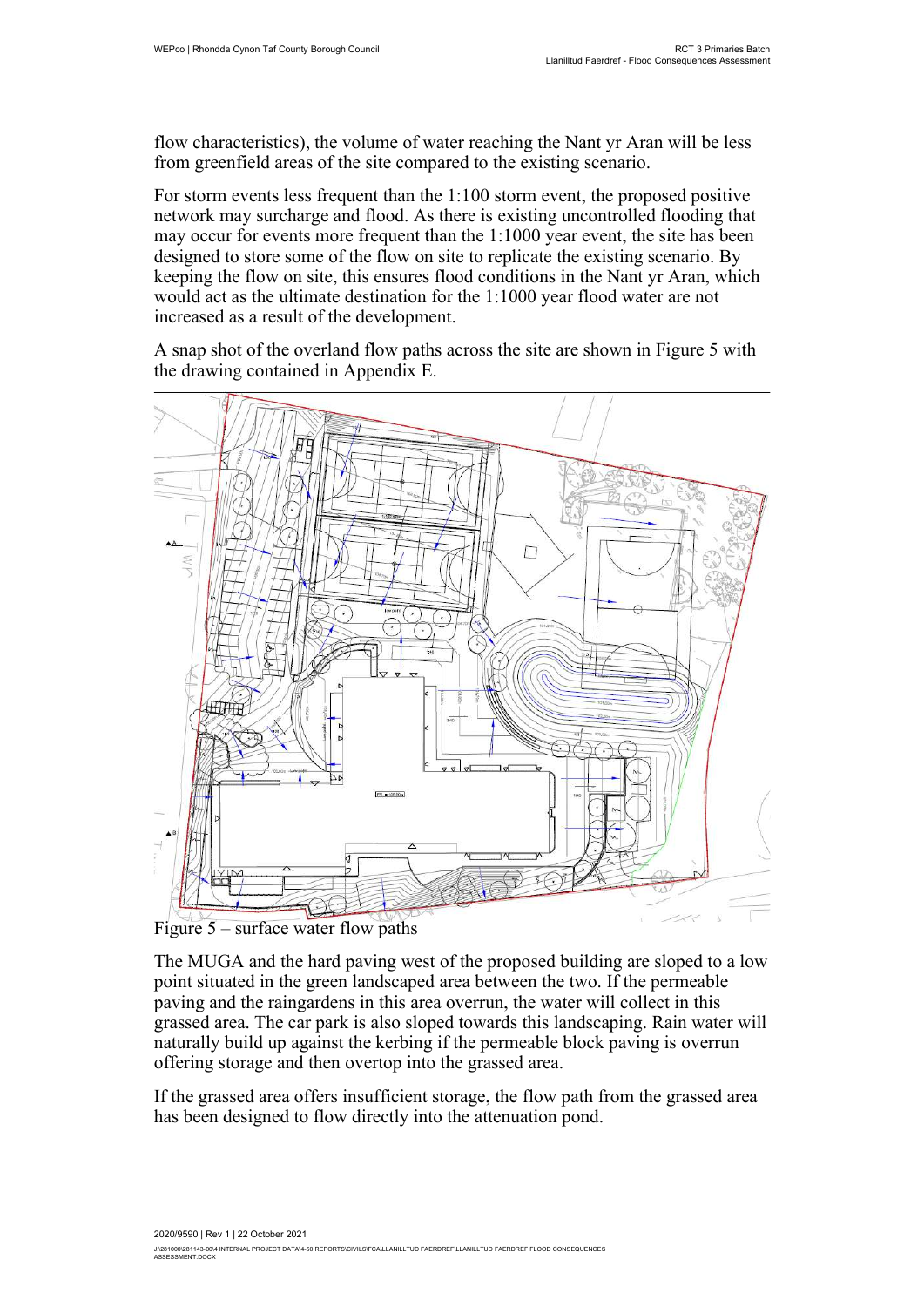The attenuation pond has been designed with a 300mm freeboard above the 1:100 plus climate change event therefore this additional storage could be used in this extreme situation.

### 5.3 Groundwater

The proposed levels (Appendix D) have been designed so that the new building and built features closest to the Nant yr Aran are in fill, with fill depth increasing from south to north, consequently the depth to the water table will increase. The areas of cut are predominantly the attenuation basin and the MUGA. These features may require lining to reduce the risk of groundwater ingress.

It should also be noted that the area of green landscaping is less than the existing scenario therefore is it likely that less storm water will percolate into the ground, therefore infiltration and recharging of groundwater will reduce. The location of the grassed areas have moved from the eastern part of the site to the north western portion. The depth to groundwater in the eastern side of the site could become deeper as there will be less inflow however with more water entering the ground in the north west portion the depth to ground water could decrease.

Groundwater flooding is rare in South Wales, and the risk of ground water flooding for this site is considered very low, however the site features should be assessed for risk of flooding from groundwater and designed accordingly.

# 6 Access and Egress

Access to the site is provided along the existing site entrance in the western corner of the site.

The site access is located in River and Sea Flood Zone 1 and surface water and small watercourse Flood Zone 1. The site access connects to the public highway at St Illtyd Road which is also located in Flood Zone 1.

There is a proposed pedestrian access on the south western boundary. This access and the route to the access from the school building is in Flood Zone 1.

# **Summary of technical requirements**

In the TAN15 documentation, Figure 9 outlines the technical requirements to be considered as part of the FCA. Appendix F contains the completed TAN15 Figure 9.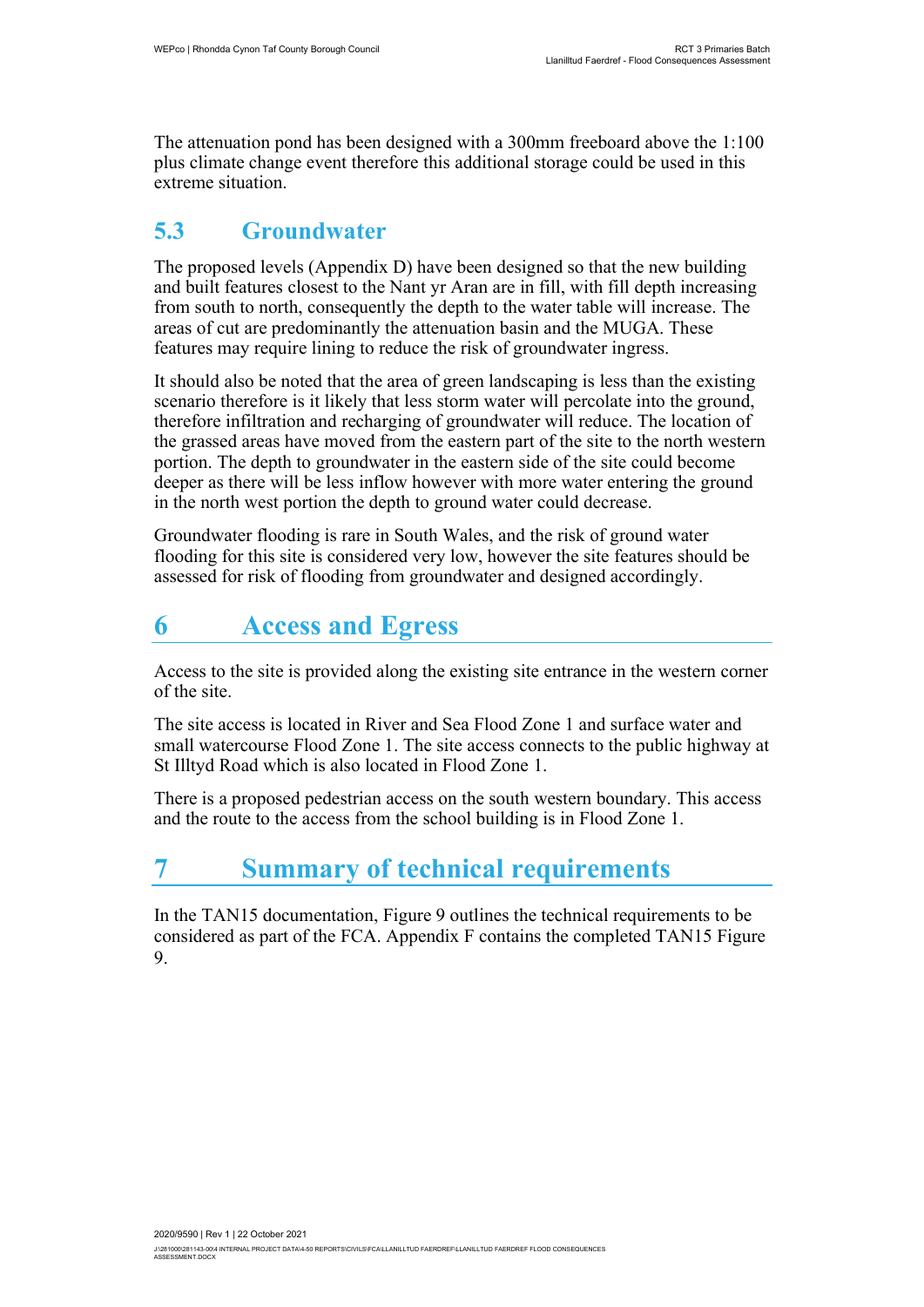### 8 **Conclusions**

A Flood Consequences Assessment (FCA) has been undertaken for a proposed school development on the existing Llanilltid Faerdref primary school site located in Rhondda Cynon Taf, South Wales. The FCA has been undertaken in accordance with the guidelines provided in TAN15 Development and Flood Risk 2021.

The TAN15 Development Advice Map (DAM) shows that the site is in River and Sea Flood Zone 1 however there are areas of Surface Water and Small Watercourse Flood Zones 2 and 3.

As the site is in River and Sea Flood Zone 1, locating a primary school on the site is justified.

When developing the site masterplan, the surface water and small watercourse flood zones have been carefully considered. No works are proposed in the Flood Zone 2 and 3 areas along the north eastern boundary. The existing flood regime therefore is unchanged.

A positive drainage system has been proposed to drain the hard impermeable areas and the permeable paved areas of the site into the Nant yr Aran. This has been designed to accommodate the 1:100 year storm event with allowance for climate change with discharge rate controlled with a vortex control device. Storage on site will be in permeable paving, a detention basin and in the storm pipes.

The exceedance flow paths have been considered and designed so that if the drainage network floods, the flows are gathered in the grassed landscaping between the hard paving west of the proposed building and east of the MUGA. If this is then overwhelmed, the flow path is directly into the detention basin which has been designed with a 300mm freeboard above the 1:100 plus climate change event. This means that some of the storm event over the 1:100 year plus climate change will remain on the site, replicating the uncontrolled storage up to the 1:1000 year event that the Surface Water Flood Zone 2 area north and west of the existing building implies.

The risk of groundwater flooding is considered low, however ingress should be considered in the design of the site features.

The access points to the site are in River and Sea Flood Zone 1 and surface water and small watercourse Flood Zone 1.

The FCA concludes that the risk of flooding for the proposed development is acceptable in accordance with TAN15 Development and Flood Risk.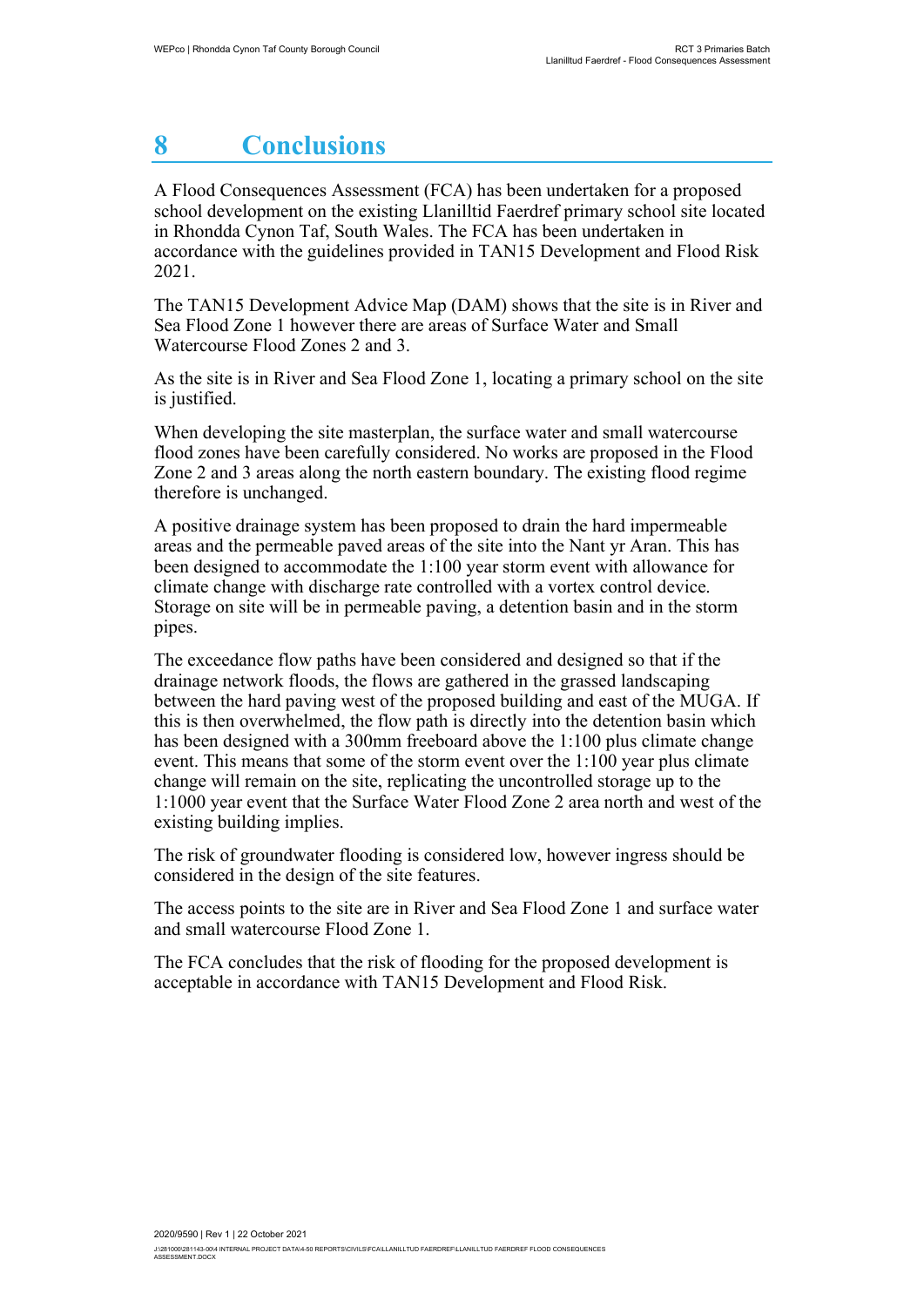# Appendix A

Existing Development Site Location Plan Existing Ground Levels Existing Utilities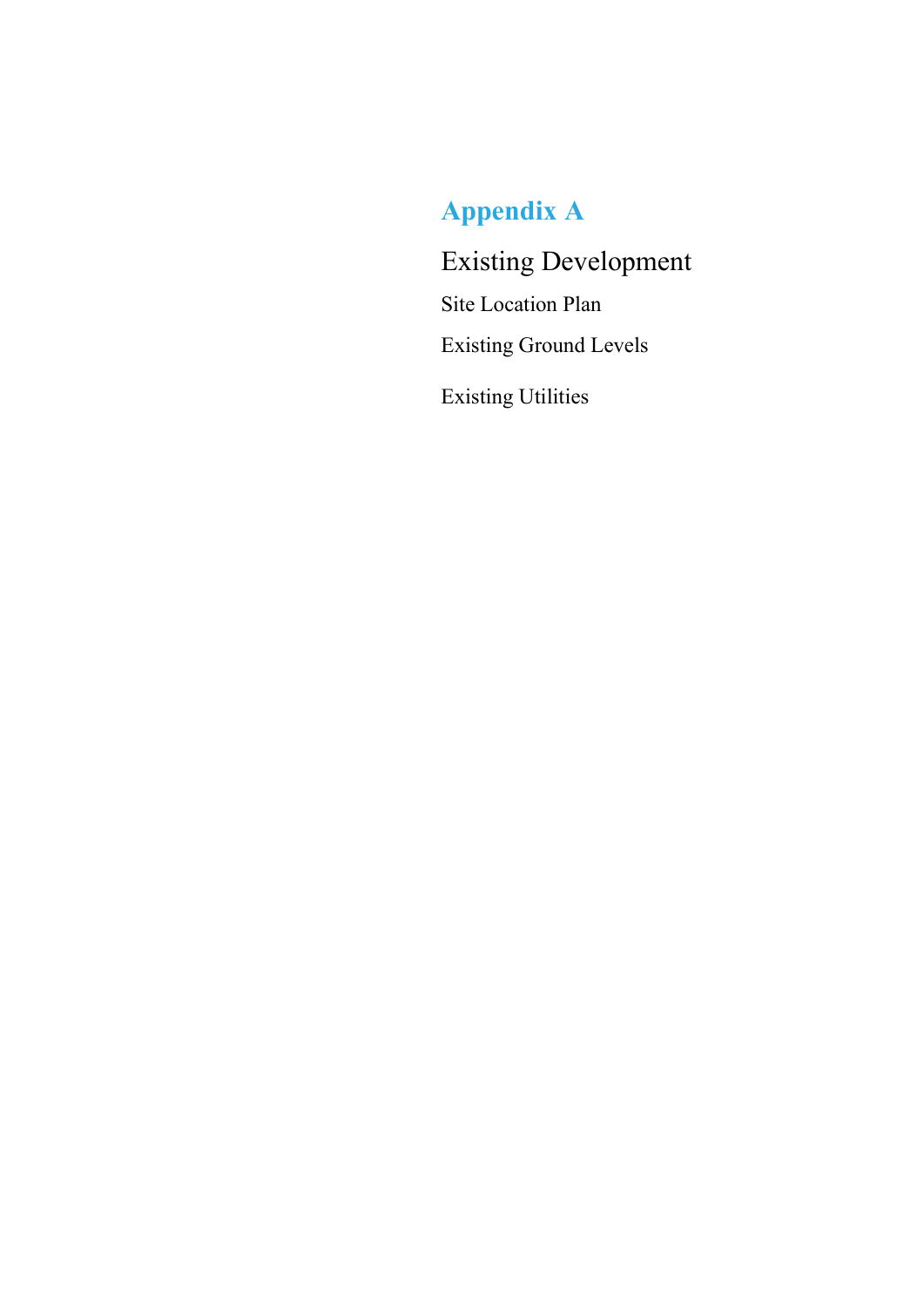Appendix B TAN15 flood maps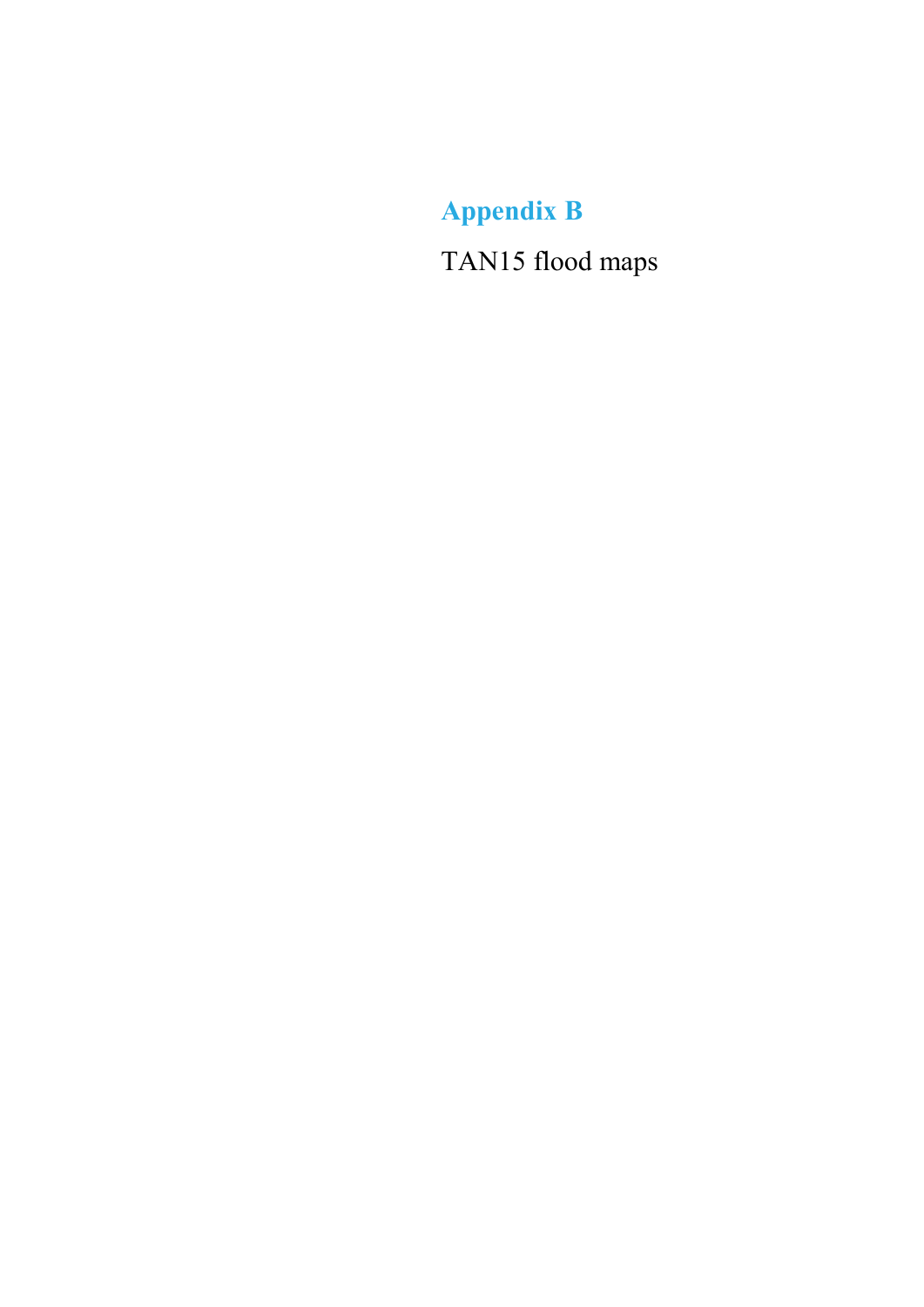Appendix C

Proposed Masterplan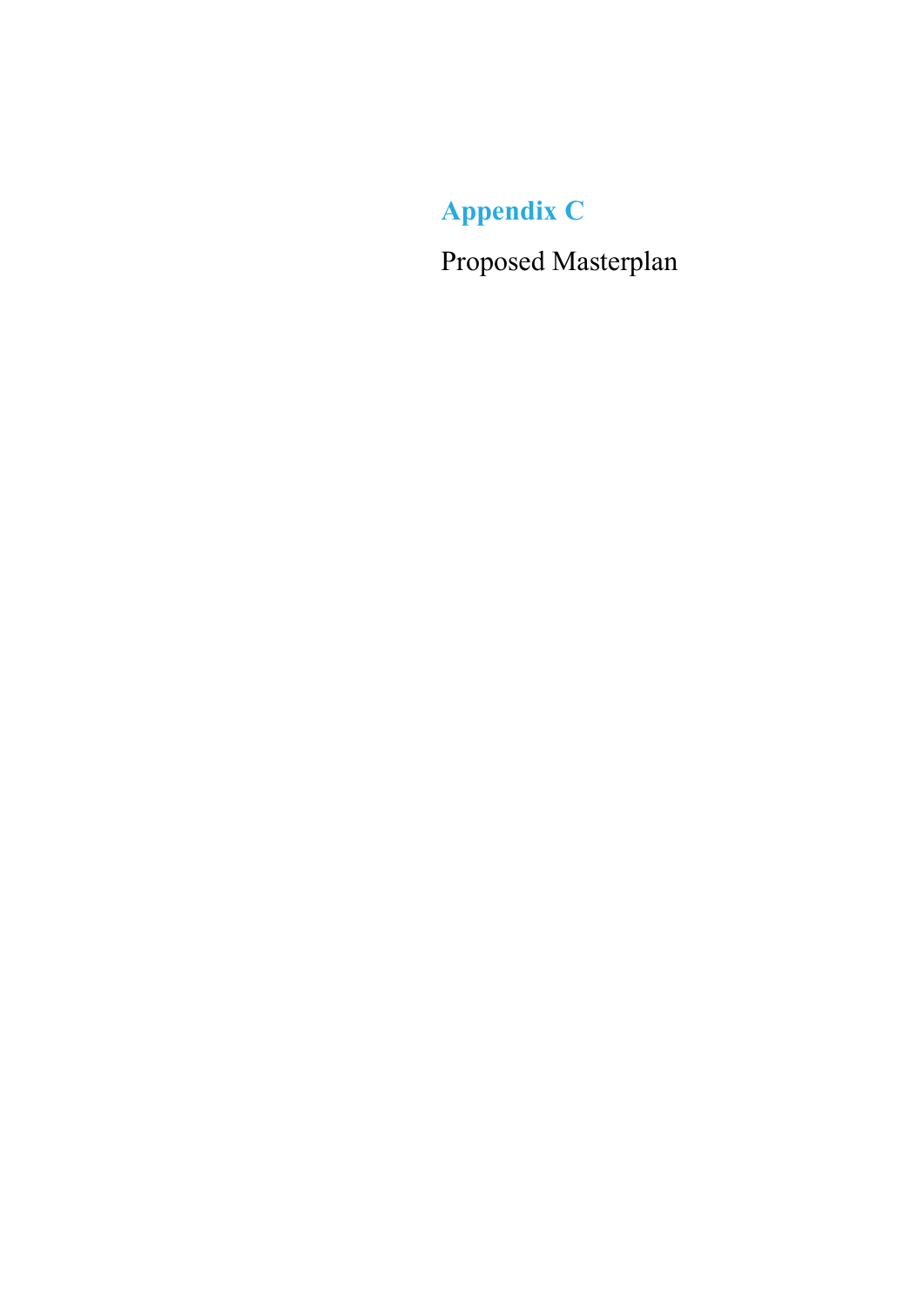# Appendix D

Proposed Site Contours Proposed Storm Water Drainage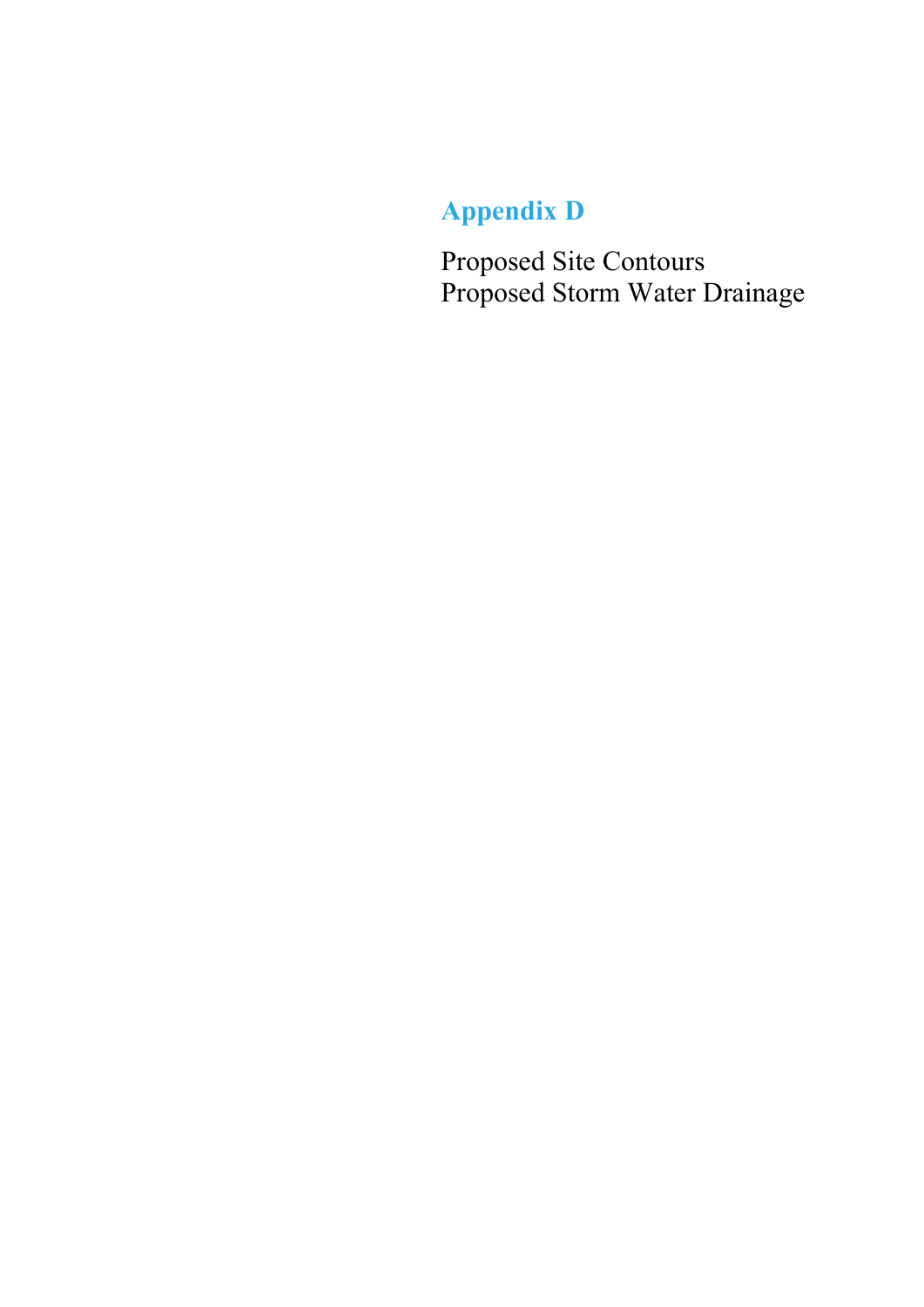Appendix E

Overland Flow Paths